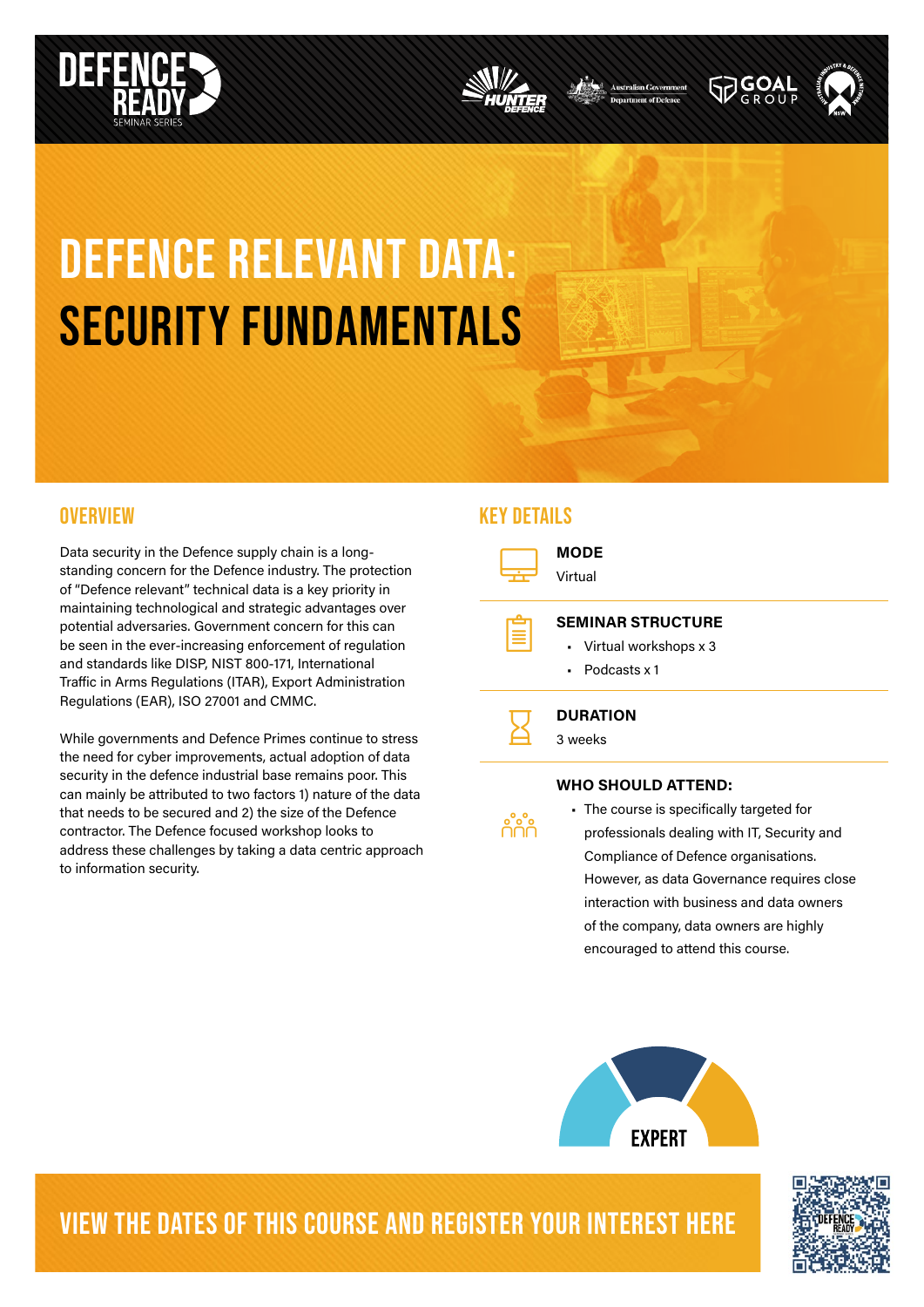



### WHAT TOPICS WILL BE COVERED

Data is the fundamental element that needs to be secured in any organization but most critically within a Defence environment. Data Governance is the process, and procedure organizations use to identify, manage, utilize, and protect their data. The workshop will provide participants with an introductory understanding of data governance and help them develop a Defence relevant framework to securely manage sensitive data..

### expected outcomes:

The workshop will introduce Defence companies on how to identify sensitive Defence relevant data and implement best practice processes, procedures, and technology for proper management of Defence relevant data when dealing with limited resources.

The workshop will provide proprietary data governance and security templates to help participants jump start their data governance strategy. Participant will be taken through various Defence relevant scenarios using these templates and shown how they can be utilized to improve handling of their data assets. The course will also make use of various resources provided by ASD and ACSC as part of the course content and for future reference.



### FACII ITATOR RIZWAN MAHMOOD

Rizwan has a passion to solve the human risks to data security and has spent the last 10 years consulting on human factors behind data loss and privacy and designing security systems. He has been engaged in the detection and response of 100s of insider threat cases involving corruption, insider trading, reputational damage, theft for personal gain and accidental loss. Many of which have also become part of OAIC stats.

Rizwan works as Director Data Security and Compliance for e-Safe Systems a UK based security vendor specialising in human risk to data security and compliance, since its inception.

Rizwan has 18 years of experience of designing and management information security and artificial Intelligence-based systems. He holds a Masters in Information Technology Management from Staffordshire University, UK, and is a certified Information Systems Security Professional (CISSP) and Project Management Professional PMP®.

During his time with e-Safe Systems he has held several strategic and leadership roles and has been instrumental in growing the business which is now protecting over a million users worldwide.

Prior to migrating to Australia, as Chief Operating Officer he was responsible for establishing e-Safe's R&D and support centre and lead the design and development of e Safe's offerings which include Data loss Prevention, Document Rights Management, File encryption, user behaviour analytics, user activity monitoring, data classification, filtering and e-safety solutions. In his current role as Director Data Security and Compliance, he is responsible for leading the consulting engagements in Australia and is responsible for defining strategic direction for e-Safe's product in light of new challenges and market trends.

# **POP FACILITATOR RAY HARVEY**



Ray Harvey is the Internal Threat Business Development Manager for Cider House ICT, a Goal Group Member. Ray is passionate about ensuring that Australian businesses are protecting themselves from evolving cyber threats and are as competitive as they can be in the competitive Defence market.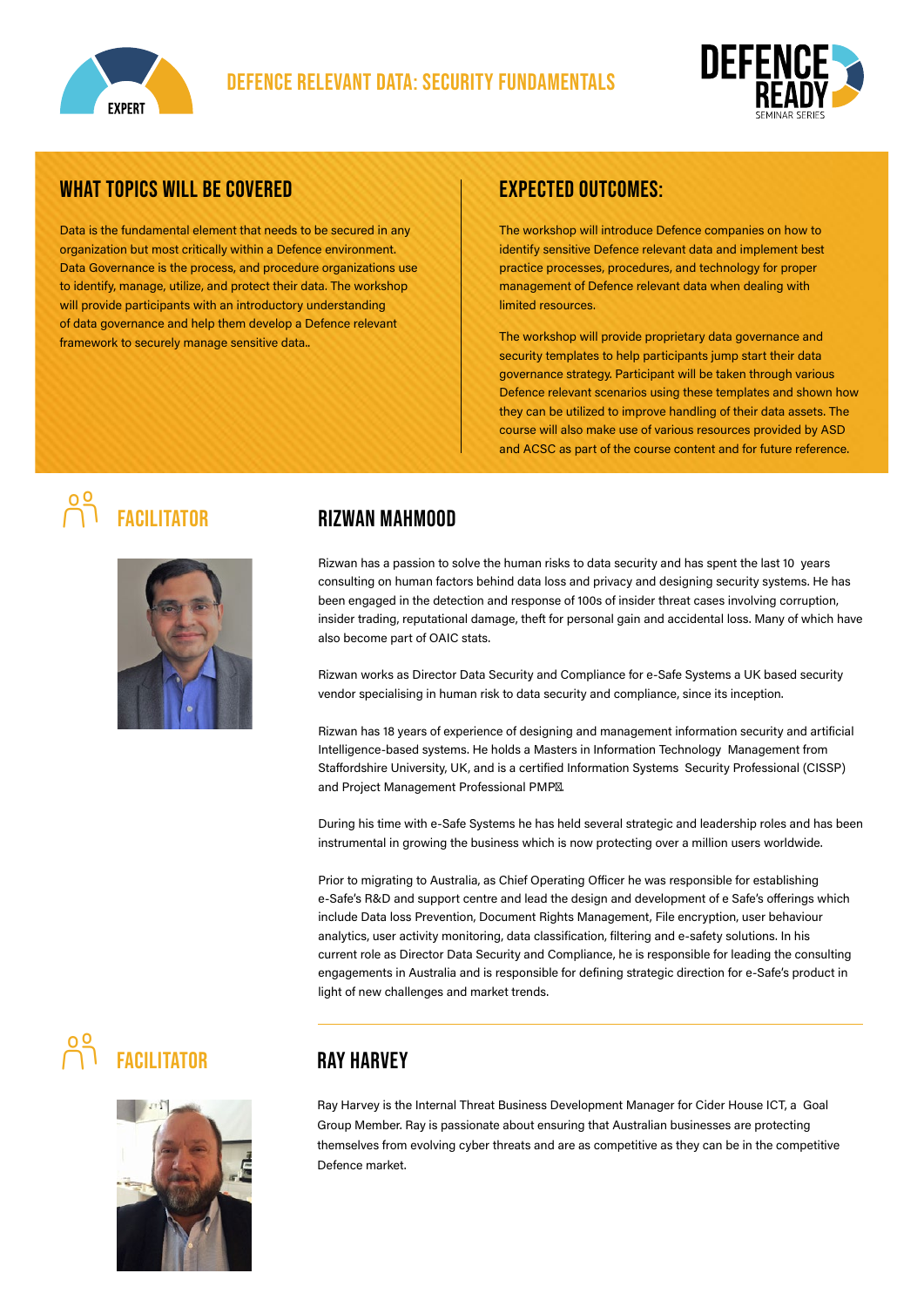

# DEFENCE RELEVANT DATA: SECURITY FUNDAMENTALS SEMINAR MODULE OUTLINES  $\boxed{\mathbf{\hat{\Xi}}}$



| <b>TIMING</b> | <b>LEARNING MODULE</b>                                                                                                                                                                                                                                                                                                                                                                                                                                                                                                                                                                                                                                                                                                                                                                                                                                                                                                                                                                                                                                                                                                                                                                                                                                                                                                                                                                                                                                   | <b>FORMAT</b>       | <b>EST. TIME TO COMPLETE</b>                                                         |
|---------------|----------------------------------------------------------------------------------------------------------------------------------------------------------------------------------------------------------------------------------------------------------------------------------------------------------------------------------------------------------------------------------------------------------------------------------------------------------------------------------------------------------------------------------------------------------------------------------------------------------------------------------------------------------------------------------------------------------------------------------------------------------------------------------------------------------------------------------------------------------------------------------------------------------------------------------------------------------------------------------------------------------------------------------------------------------------------------------------------------------------------------------------------------------------------------------------------------------------------------------------------------------------------------------------------------------------------------------------------------------------------------------------------------------------------------------------------------------|---------------------|--------------------------------------------------------------------------------------|
| On demand     | <b>Introduction</b><br>• Introduction to seminar and facilitator<br>• Description of seminar bundle incl learning<br>outcomes                                                                                                                                                                                                                                                                                                                                                                                                                                                                                                                                                                                                                                                                                                                                                                                                                                                                                                                                                                                                                                                                                                                                                                                                                                                                                                                            | Podcast.            | 30mins                                                                               |
| Week 1        | <b>Establishing a Data Governance Approach</b><br>Understanding data security risk in a Defence<br><b>Industry context</b><br>What is data governance from a Defence<br>perspective?<br>Using a data centric approach in practical Defence<br>Industry scenarios.<br>Determining what Defence relevant data is<br>important? Categories and types of data.<br>Data governed by regulations and standards<br>frequently used in Defence Industry.<br>Data governed by defence regulations like<br>$\blacksquare$<br>ITAR, NIST 800-171, CMMC.<br>Data governed by privacy regulations like<br>٠<br>NDB, PCI DSS and GDPR.<br>Defence classified information.<br>٠<br>Custodial Information.<br>Data controlled by contractual obligations<br>frequently used in Defence Industry contracts.<br>Defence Project information.<br>$\blacksquare$<br>Defence Project output.<br>$\blacksquare$<br><b>Intellectual Property. Commercially sensitive</b><br>٠<br>Defence Industry relevant data.<br>Engineering design documents.<br>Customer list.<br>Internal company processes and procedures.<br><b>Classifying data</b><br>What is data classification?<br>Sensitivity of data.<br>Value of data.<br>Criticality of data.<br>Legal requirements.<br>Data timeline.<br><b>Understanding Data Retention in Defence</b><br>Determining appropriate record retention<br>$\blacksquare$<br>timeframe in Defence.<br>Record retention best practices for Defence | Virtual<br>Workshop | 30min bump in, 60mins,<br>plus 30 - 45 mins of<br>Q&A and chat room<br>participation |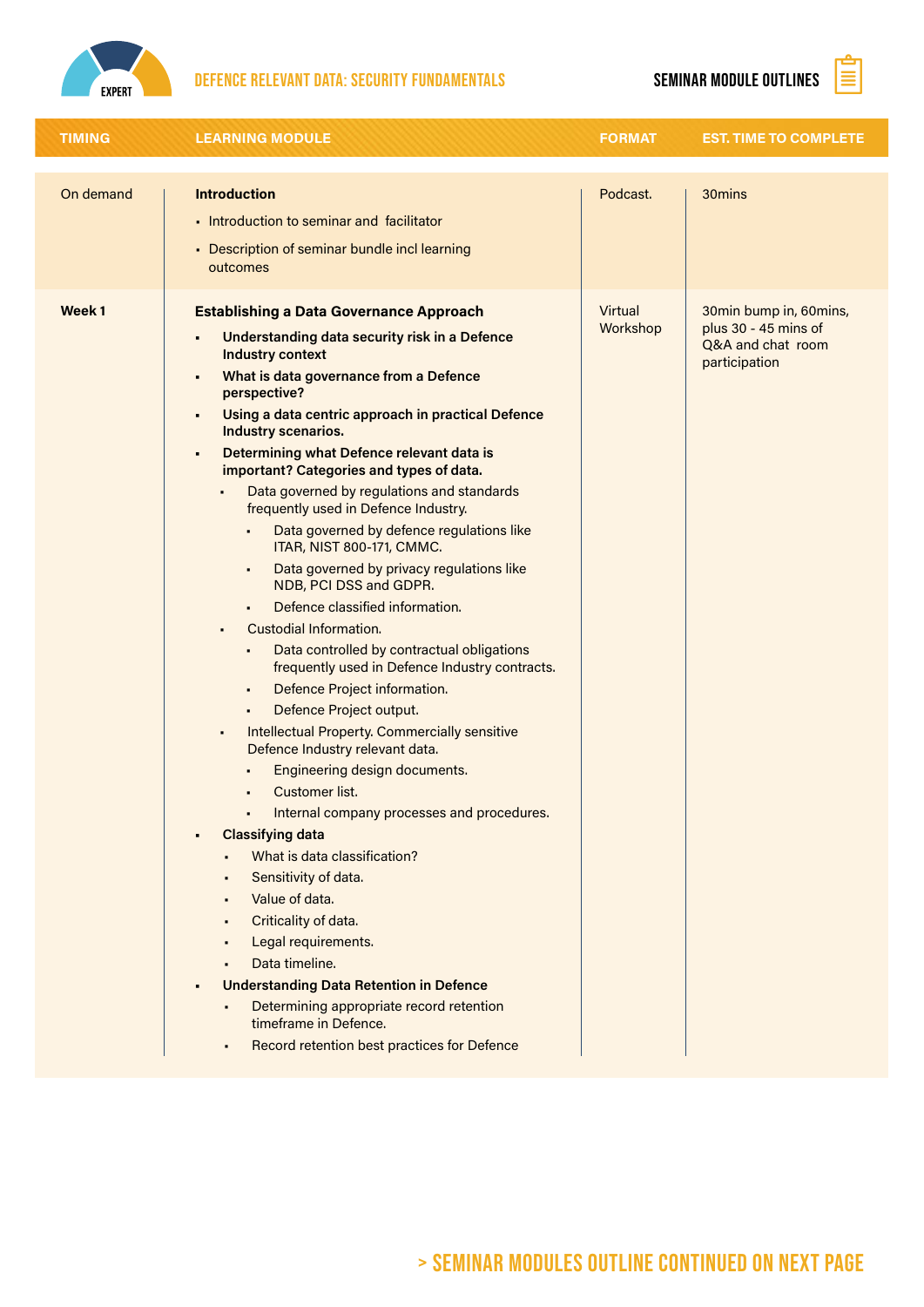

# DEFENCE RELEVANT DATA: SECURITY FUNDAMENTALS SEMINAR MODULE OUTLINES  $\boxed{\mathbf{\hat{\Xi}}}$

| <b>TIMING</b>                    | <b>LEARNING MODULE</b>                                                                                                                                                                                                                                                                                                                                                                                                                                                                                                                                                                                                                                                                                                                                                                                                                                                                                                                                                                                                                                                                                                                                                                                                                                                                                                                                                                                 | <b>FORMAT</b>       | <b>EST. TIME TO COMPLETE</b>                                                         |
|----------------------------------|--------------------------------------------------------------------------------------------------------------------------------------------------------------------------------------------------------------------------------------------------------------------------------------------------------------------------------------------------------------------------------------------------------------------------------------------------------------------------------------------------------------------------------------------------------------------------------------------------------------------------------------------------------------------------------------------------------------------------------------------------------------------------------------------------------------------------------------------------------------------------------------------------------------------------------------------------------------------------------------------------------------------------------------------------------------------------------------------------------------------------------------------------------------------------------------------------------------------------------------------------------------------------------------------------------------------------------------------------------------------------------------------------------|---------------------|--------------------------------------------------------------------------------------|
|                                  |                                                                                                                                                                                                                                                                                                                                                                                                                                                                                                                                                                                                                                                                                                                                                                                                                                                                                                                                                                                                                                                                                                                                                                                                                                                                                                                                                                                                        |                     |                                                                                      |
| Week <sub>1</sub><br>(Continued) | <b>Establishing a Data Governance Approach</b><br>(Continued)<br>Roles and responsibilities to be established in<br>Defence suppliers.<br>Understanding the importance of data ownership.<br>٠<br>The roles and responsibilities of different users in<br>٠<br>a defence organisation.<br>Developing a classification Scheme for Defence<br>$\blacksquare$<br>suppliers.<br>Introduction to PSPF classification scheme.<br><b>PPSPF</b> vs a commercial classification scheme.<br>Using information markers (Legal, ITAR, CUI,<br>٠<br>Contractual, Private in Commercial scheme)<br>Developing an asset inventory of defence classified<br>$\blacksquare$<br>data.<br>Mapping data to classification.<br>٠<br>Data labelling and marking as required under<br>٠<br>Defence.<br><b>Expected Outcome</b><br>The attendee will gain an understanding of:<br>What is Data Governance and its importance from<br>٠<br>Defence perspective?<br>Understand what data-centric approach is and<br>٠<br>how it is utilised by Defence suppliers.<br>How to categorise data and determine what is<br>٠<br>important for Defence suppliers.<br>Understand what is required to build a Defence<br>٠<br>relevant data classification scheme for your<br>organisation.<br>Roles and responsibilities of different users within<br>Defence suppliers.<br>Developing an asset inventory of defence<br>classified data. | Virtual<br>Workshop | 30min bump in, 60mins,<br>plus 30 - 45 mins of<br>Q&A and chat room<br>participation |
| Week 2                           | <b>Secure handling of Defence Related Data Assets</b><br><b>What is Data lifecycle from Defence context?</b><br>Create<br><b>Store</b><br>Use<br>Share<br>Archive<br><b>Destroy</b><br>٠<br>What are data states in Defence?<br>Data at Rest<br>Data in Motion or Transit<br>Data in Use<br>$\blacksquare$                                                                                                                                                                                                                                                                                                                                                                                                                                                                                                                                                                                                                                                                                                                                                                                                                                                                                                                                                                                                                                                                                             | Virtual<br>Workshop | 30min bump in, 60mins,<br>plus 30 - 45 mins of<br>Q&A and chat room<br>participation |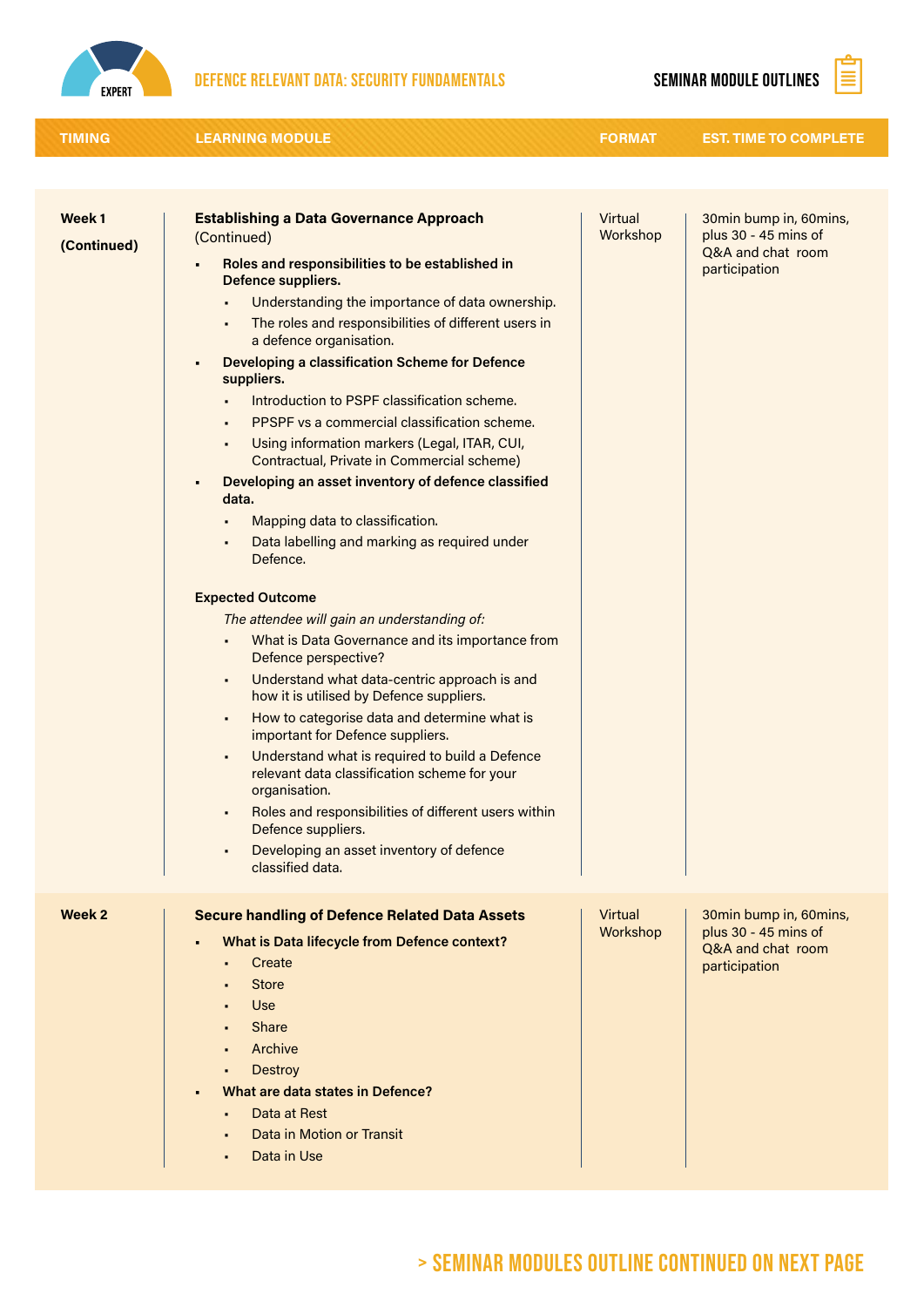

### DEFENCE RELEVANT DATA: SECURITY FUNDAMENTALS SEMINAR MODULE OUTLINES

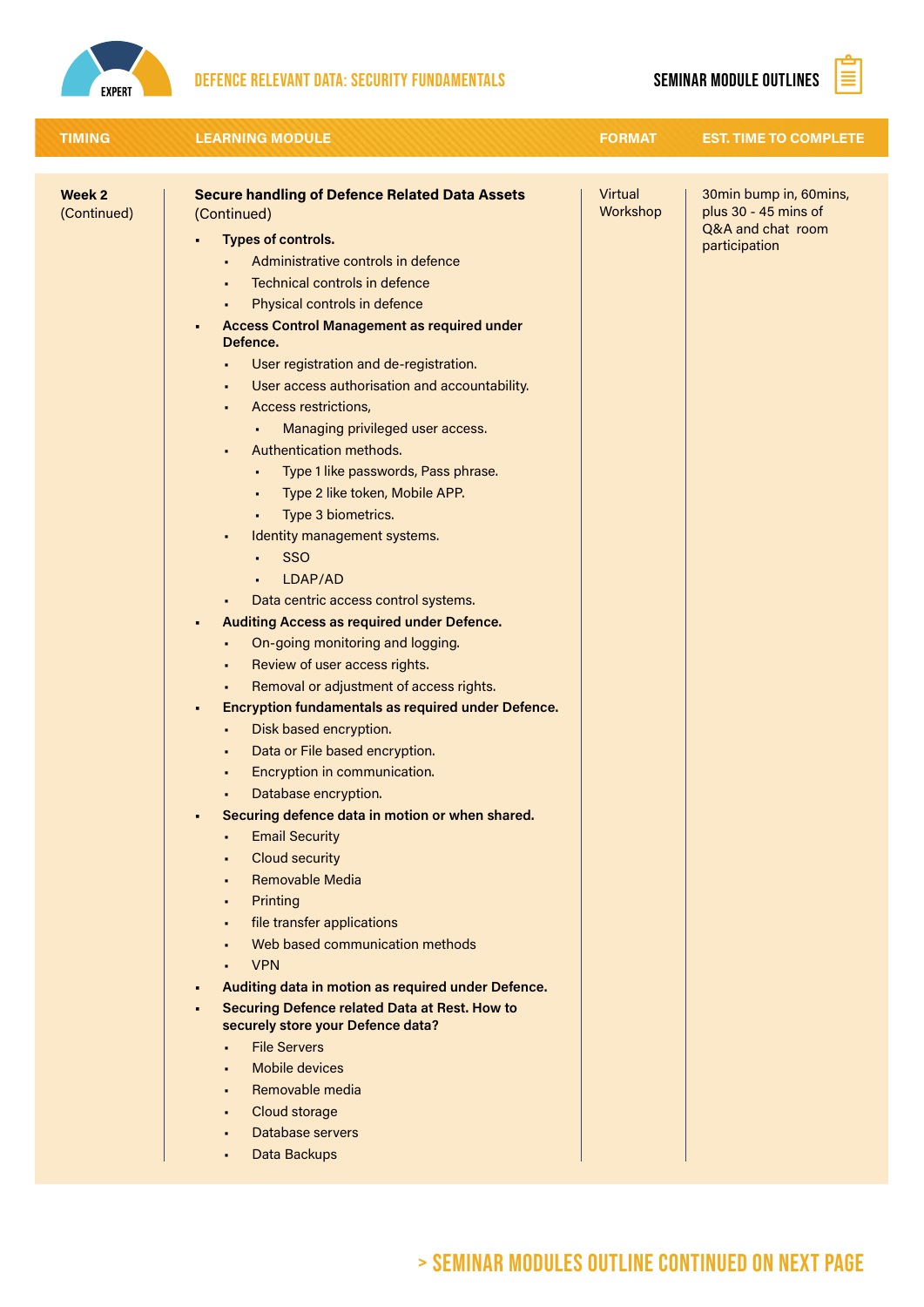

## DEFENCE RELEVANT DATA: SECURITY FUNDAMENTALS SEMINAR MODULE OUTLINES  $\boxed{\mathbf{\mathbf{\mathbf{\mathbb{S}}}}$

| <b>TIMING</b>                    | <b>LEARNING MODULE</b>                                                                                                                                                                                                                                                                                                                                                                                                                                                                                                                                                                                                                                                                                                                                                                                                                                                                                                                                                                                                                                                                             | <b>FORMAT</b>       | <b>EST. TIME TO COMPLETE</b>                                                         |
|----------------------------------|----------------------------------------------------------------------------------------------------------------------------------------------------------------------------------------------------------------------------------------------------------------------------------------------------------------------------------------------------------------------------------------------------------------------------------------------------------------------------------------------------------------------------------------------------------------------------------------------------------------------------------------------------------------------------------------------------------------------------------------------------------------------------------------------------------------------------------------------------------------------------------------------------------------------------------------------------------------------------------------------------------------------------------------------------------------------------------------------------|---------------------|--------------------------------------------------------------------------------------|
| Week <sub>2</sub><br>(Continued) | <b>Secure handling of Defence Related Data Assets</b><br>(Continued)<br>Using data discovery tools to locate stored<br>Defence data.<br>Label based discovery.<br>Meta data-based discovery.<br>Content based discovery.<br>Introduction to Defence Data Control Matrix.<br>$\blacksquare$<br>Data backup fundamentals as required under<br>٠<br>Defence.<br>Data Disposal requirements under Defence.<br>$\blacksquare$<br>Declassifying defence data<br>Data disposal mechanisms<br>Auditing end of life defence data.<br>٠<br>Running scenario using provided defence data<br>٠<br>control matrix.<br><b>Expected Outcomes:</b><br>The attendee will gain an understanding of:<br>Understand different states and lifecycle of data in<br>$\blacksquare$<br>defence context.<br>Understand how to secure defence data in each of its<br>٠<br>life cycle stages and states.<br>Understand how to use defence data control matrix to<br>$\blacksquare$<br>secure your defence data.<br>Gain an understanding of various options available to<br>improve security and secure defence related data. | Virtual<br>Workshop | 30min bump in, 60mins,<br>plus 30 - 45 mins of<br>Q&A and chat room<br>participation |
| Week <sub>3</sub>                | <b>Specific Security Consideration For Defence</b><br><b>What is Insider Threat?</b><br><b>Managing Insider threat in Defence.</b><br>Managing Human error.<br>User behaviour monitoring.<br>Techniques for controlling defence data when<br>٠<br>outside of the organisation.<br>with suppliers<br>with ex-employees<br><b>Working from Home in Defence industry.</b><br>п<br>Basic security hygiene when working from home.<br>Secure ways of handling mobile devices.<br>How best to handle BYOD (Bring Your Own<br>Device).<br><b>Cloud Computing fundamentals in Defence industry</b><br>٠<br>What is cloud and its variations.<br>Business drivers to adopt cloud. What works and<br>what doesn't for Defence SMEs?<br>Key Cloud Computing Security considerations in<br>Defence context.<br>Keeping Defence related data in the cloud. Who is<br>responsible for what? Responsibilities when using<br>a cloud environment.                                                                                                                                                                  | Virtual<br>Workshop | 30min bump in, 60mins,<br>plus 30 - 45 mins of<br>O&A and chat room<br>participation |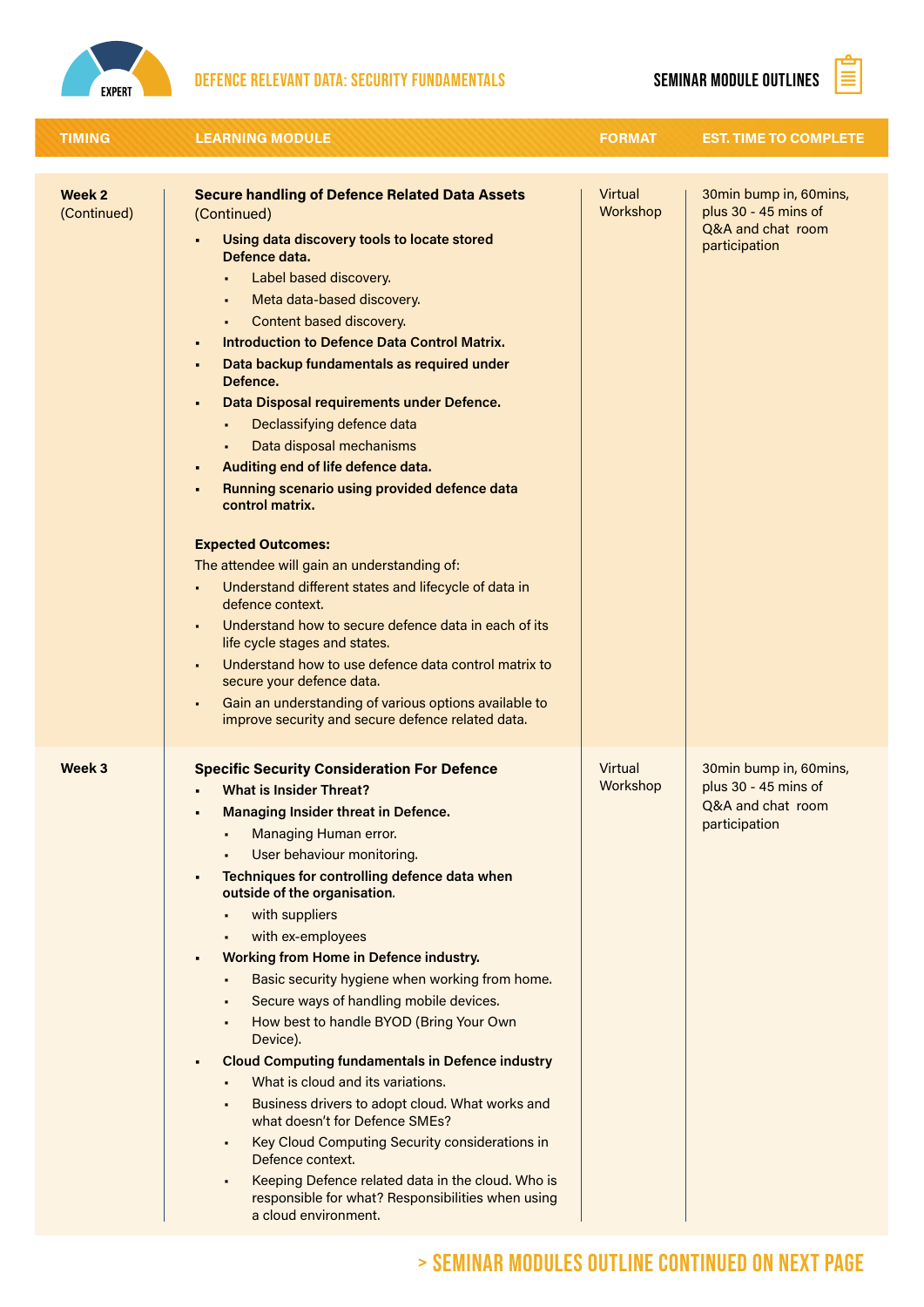

### Defence relevant data: security fundamentals seminar module outlines

Ê

| <b>TIMING</b>         | <b>LEARNING MODULE</b>                                                                                                                                                                                                                                                                                                                                                                                                                                                                                                                                  | <b>FORMAT</b>       | <b>EST. TIME TO COMPLETE</b>                                                         |
|-----------------------|---------------------------------------------------------------------------------------------------------------------------------------------------------------------------------------------------------------------------------------------------------------------------------------------------------------------------------------------------------------------------------------------------------------------------------------------------------------------------------------------------------------------------------------------------------|---------------------|--------------------------------------------------------------------------------------|
|                       |                                                                                                                                                                                                                                                                                                                                                                                                                                                                                                                                                         |                     |                                                                                      |
| Week 3<br>(Continued) | <b>Specific Security Consideration For Defence</b><br>(Continued)<br>Importance of assessments in Defence.<br>User vulnerability assessments.<br>Defence data usage assessments.<br>Running scenario using provided data governance<br>templates                                                                                                                                                                                                                                                                                                        | Virtual<br>Workshop | 30min bump in, 60mins,<br>plus 30 - 45 mins of<br>Q&A and chat room<br>participation |
|                       | <b>Expected Outcomes:</b><br>The attendee will gain an understanding of:<br>Understand ways to mitigate Insider threat within<br>defence suppliers.<br>How to secure devices when working from home.<br>٠<br>How to handle mobile devices and BYOD.<br>Understand cloud security considerations in<br>defence.<br>Understand defence supplier's role and<br>responsibilities when using cloud providers.<br>Importance of assessments in defence.<br>٠<br>Deeper understanding of how to use the data<br>governance templates from defence perspective. |                     |                                                                                      |

### TOTAL COURSE DURATION 3 hours instruction / Up to 2.5 hours of Q&A and 1.5 hours of bump in

- **BD:** Good data security and governance helps businesses comply with various defence legislations and standards. Defence business's ability to showcase that it complies with various defence legislations can be a prime differentiator when bidding for tenders.
- **Legal:** Data security and governance helps to reduce legal exposure that can occur in the event of data loss or breach of contract due to mishandling of data.
- **ISO Standards:** The workshop covers many controls and requirements as stated under ISO 27001 standard.
- Cyber Security: Cyber Security workshop is a necessary prerequisite to this course. The Cybersecurity course covers the fundamental security elements that any company should have. Data security workshop extends cybersecurity by focusing on securing the underlying asset itself.
- **Export controls:** The workshop helps to establish controls and processes for proper handling of ITAR and EAR tech data.
- Introduction to DISP: The workshop puts in place many of the processes and procedures required for proper handling of data which will be required for companies to attain and maintain DISP levels.

## How does this package fit into the complete Defence Ready Series?